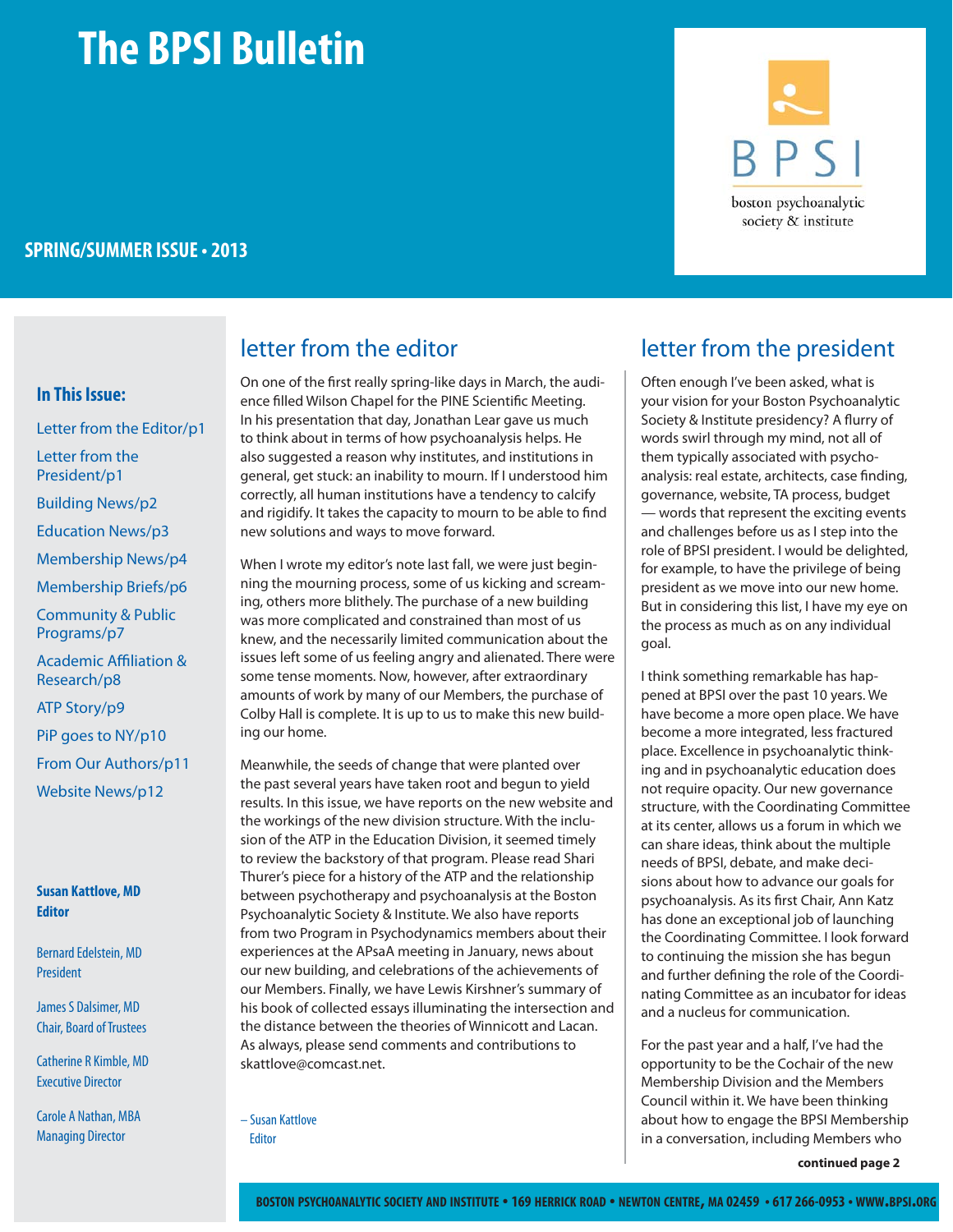## **divisionnews**

### letter from the president **continued**

have typically stayed uninvolved. It has often been lively, and we've begun to generate some good ideas about how to be responsive to our community.

I'm excited about early efforts by the Community and Public Programs Division and the Academic Affiliation and Research Division to make greater connections with our larger community, through the arts, through social action, through enlisting our affiliate scholars, and through better integration with Boston's academic institutions.

I'd like to commit myself to developing further our spirit of openness. In the coming months, I ask you to bring me your ideas, thoughts, and concerns about your experience at BPSI. Write me at bedelste@bidmc.harvard.edu or call me at 617-441-2900.

– Bernard Edelstein President

### building news



On April 23, the Boston Psychoanalytic Society & Institute purchased Colby Hall and Chapel from the Andover Newton Theological School. We now own the building pictured above, and we have leased the grounds on which it stands for 297 years. Colby Hall (we will have the right to rename the building as we see fit) was built in 1866 in the Second Empire and Romanesque styles. It originally housed Andover Newton's academic facilities, with the chapel serving as the school's library. Since 1977, the architectural firm of Drummey Rosane Anderson had been housed there.

### building news **continued**

Our search process began in 2007 when the Members of BPSI met in varied groups to outline our goals and wishes for a new home. We were looking for a place that would embody the educational, cultural, intellectual, and community ideals of BPSI. Our Members also wanted the building to be a warm and friendly site for our students, members, and library. We began the actual search in 2009. A group of 125 buildings was screened and then narrowed down to 6. Colby was chosen because it encompassed so many of our desired criteria.

Our new home will have adjacent parking for 39 cars and room for more within a quarter mile of the building. It will have an elevator and be otherwise accessible, fully air-conditioned, and close to public transportation (the Newton Centre T stop on the Green Line).

We have chosen the architectural firm of Schwartz and Silver to renovate the building. They have won many awards for reenvisioning architecturally significant buildings so that they can accommodate more current needs. The 10,000 square feet of space will house our classrooms and our library. There will be offices for our staff and a meeting space for 70+ people. The funding for the purchase and renovation has come from the sale of 15 Commonwealth Avenue and from the ongoing donations of our generous supporters. We are imagining an elegant, welcoming home where we can meet together, learn together, and enjoy exploring the ever-fascinating world of psychoanalysis.

– James Dalsimer Chair, Board of Trustees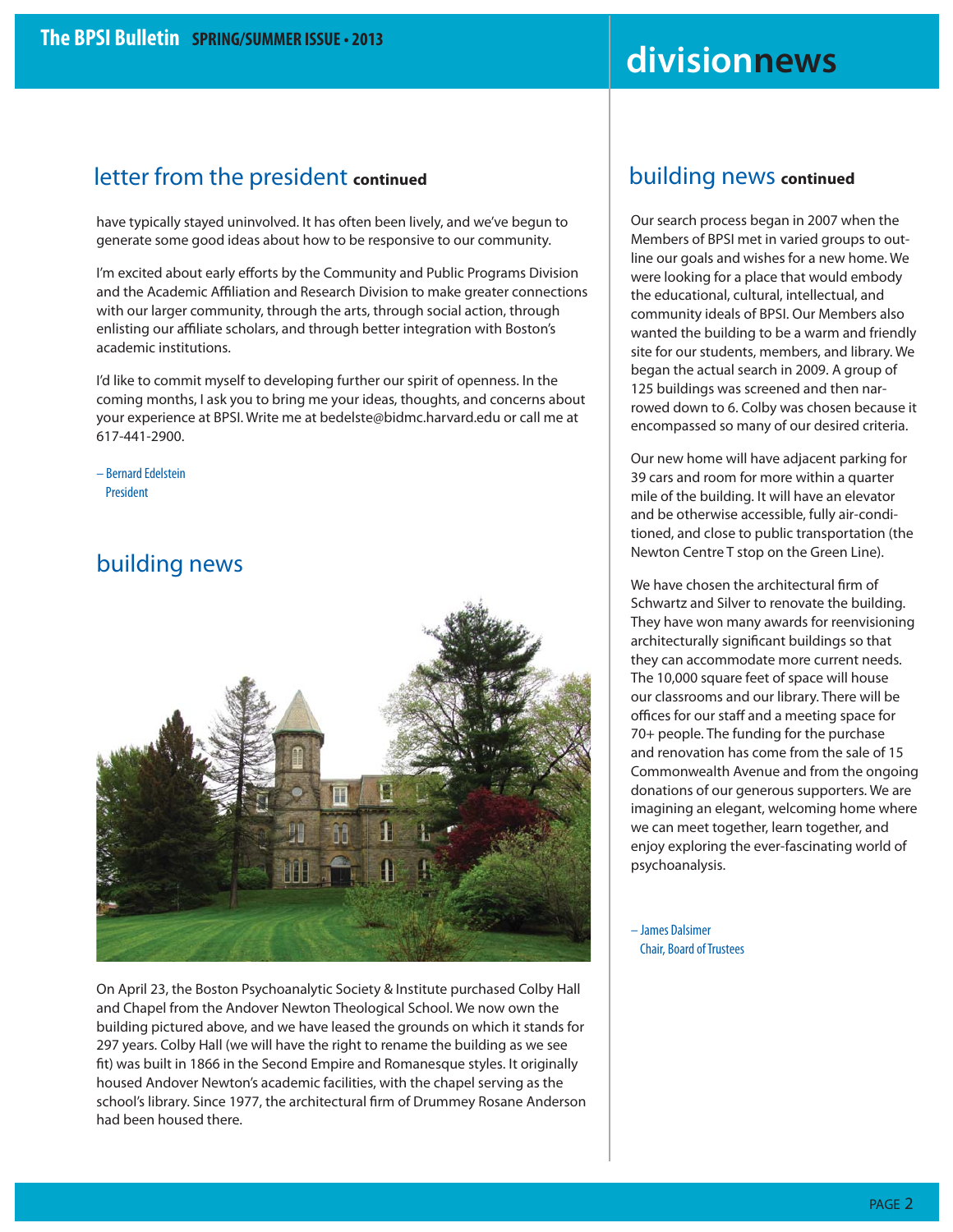### education division news

#### **Institute News**

Candidates finishing classes:

#### **Benjamin Brent, MD Charles Henry, MD Christie Sams, MD**

This has been an active time for the Adult Psychoanalysis and Child Psychoanalysis training programs. We have produced a new Candidate Manual that includes revised progression procedures that should expedite the process whereby Candidates are approved to take on supervised psychoanalyses and begin with particular analysands. The manual is a "living document" and, as such, will be kept up to date with modifications and revisions as needed, both in the Members Section of the website, when that becomes available, and through emails. Using technology should help us improve upon the tradition of overlapping documents that, in the past, led to confusion about the most current procedures. The website has also expanded our capacity to make seminar descriptions and reading lists available and current online, thereby facilitating the candidate experience and demonstrating the breadth of the Boston Psychoanalytic Society & Institute curriculum to prospective applicants. The Admissions Committee reports early success in putting together a strong class of Candidates for the coming year. Meanwhile, the Child Psychoanalysis program is in the process of integrating its procedures with those of the Adult Psychoanalysis program in order to allow so-motivated Candidates to enter both programs simultaneously. The FEC/JCC is pursuing an ambitious review of the curriculum, and the recent Faculty Retreat, stimulated by a report of the work at the Columbia Institute, will contribute to these efforts to improve and vitalize the curriculum.

— Phillip Freeman Cochair, Education Division

#### **ATP News**

Graduates:

#### **Patricia Bresky, PhD**

**Amy Fleischer, LICSW,** graduated last year but was unable to attend the graduation ceremony, so she will be celebrating her graduation this year.

This year the ATP began a "Special Topics Night," which was held twice, on the nights between trimesters. The night was an opportunity for all the ATP students from the three years of classes to get together and explore a topic of interest that is not specifically covered in the curriculum. In some ways, it mirrored the role that the "Academic Lectures" serve, but in a more intimate, seminar setting. The first "Special Topics Night" was led by Ann Katz, who did a wonderful job facilitating a discussion on ethics. The students each brought vignettes of ethical dilemmas, and they found it very engaging and enriching to have a place to think through the issues involved. Lance Dodes led the second Special Topics Night, on the treatment of addictions, in mid-March. This pilot program appears to have been quite successful and will likely continue in the future.

—Richard Gomberg Cochair, Education Division

#### **Ethics Discussions**

The Ethics Education Committee has hosted two small group discussions, with a third to follow, for Candidates, Students, and Fellows, 7:00 p.m. – 8:00 p.m. on Thursday evenings. Anchored by a fictional vignette contributed by Stephanie Schechter, PsyD, a third-year Candidate and member of the EEC, the meetings have focused on potential ethical dilemmas facing candidates and students at BPSI in their supervisory, peer, and treatment relationships. The goal of these meetings has been to begin to think together about clinical ethical precepts and how to apply them to clinical and supervisory settings. This model mirrors the working of the EEC itself. We hope to continue to offer this way of discussing ethical issues in the curriculum, and in other venues for all BPSI Members, in the future.

—Susan Kattlove

#### **Fall Writing Workshop**

"One of BPSI's best programs." "One of the few opportunities, at BPSI, for a group of Members across the professional life span, from Trainees to Training Analysts, to sit together in a room talking about clinical material and ourselves as analysts, struggling to describe what happens in the consulting room through the process of writing about what we do."

These are but a few of the comments from past participants in our annual Fall Writing Workshop—a morning in which our Members present their efforts to write about their clinical work during several notable points in their training: Progression, Graduation, and Certification. This workshop has been a treasure in the pantheon of BPSI's program offerings.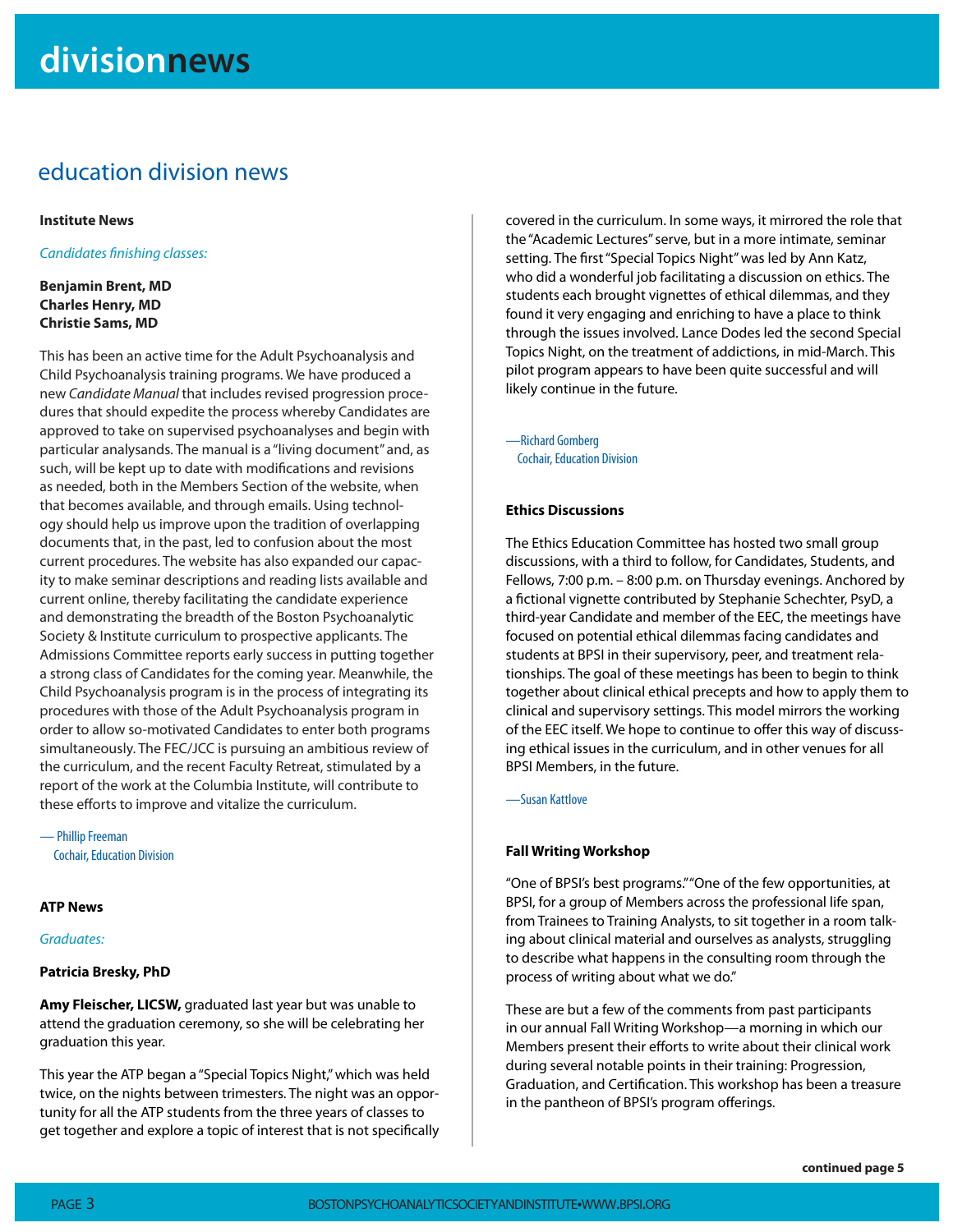### membership division news

We have changed the name of the Membership Council to the Members Council. We know it's a modest change, but we think it more accurately captures who we are, and it's also a bit more distinct from the Membership Committee, which handles issues relating to new Members and Membership categories.

The Members Council has been discussing how to creatively work with constraints of budget and calendar, making difficult choices about programming while encouraging new ideas and nurturing Member initiatives. One idea has been to begin a Members Council series on how to support Members in practice-related concerns. Our first effort was a discussion with Dan Debowy, MD, PhD, of the MIT Health Services, held at the time of the April Members Council meeting and open to the Membership, of the new CPT codes and the challenges they impose for coding and documentation. We are planning to schedule further such meetings, and we invite your ideas on topics that would be helpful to you in your practice.

Beginning in May, Bernard Edelstein and Randy Paulsen will step down as Cochairs of the Membership Division, and Jim Walton will begin leadership of the division.

– Bernard Edelstein

#### **Report from the Executive Council of APsaA**

At the January 2013 meeting of the American Psychoanalytic Association Executive Council, the ongoing debates about criteria for Training Analyst appointments, and who has the power to decide on them, continued. Carol Coutu, our Alternate Representative, prepared the following excellent summary of recent APsaA events related to the designation of Training Analysts:

1. In June 2012, the Executive Council, by a vote of 27 to 13, passed the following motion: "Resolved: It is the policy of the Association that the appointment of Training Analysts shall be based on objective and verifiable criteria, and the Executive Council (EC) encourages the Board on Professional Standards (BOPS) to develop a methodology to implement this policy." The intent of the motion was to eliminate the evaluation of clinical work that is currently required for such appointments, as many Members have felt that these evaluations are not "objective and verifiable."

2. On October 14, 2012, leaders of the EC and BOPS met together with a mediation consultant. In that meeting, and during two subsequent attempts to craft a joint statement, the participants failed to reach an agreement regarding the selection of a task force to implement this new policy on Training Analyst appointments.

3. In January 2013, BOPS voted unanimously to request that the EC "put a moratorium on its efforts to establish educational standards and, instead, join BOPS in its effort to reorganize the entire governance of APsaA." A two-day meeting involving BOPS and the EC was recommended to discuss the issues involved.

4. On January 17, 2013, at the meeting of the EC, the request from BOPS for a moratorium was put on the agenda under New Business, to be discussed at the end of the day. The motion presented by Ralph Fishkin regarding temporary objective and verifiable requirements for obtaining designation as a Training Analyst was discussed extensively in the morning and passed by a vote of 24 to 22. The requirements would be in effect only until such time as "BOPS establishes permanent workable implementation criteria."

The requirements of the Fishkin motion are as follows:

- A. The analyst is a member of APsaA.
- B. The analyst has graduated from an APsaA or IPA training institute or has had substantially equiva lent training.
- C. The analyst has had at least five years of unsu pervised postgraduate psychoanalytic experi ence, subject to the following conditions:
	- 1. Postgraduate psychoanalytic experience includes the treatment of at least four nonpsychotic psychoanalytic cases, each for a minimum of three years.
	- 2. At least one of these four cases has been carried through to termination.
	- 3. At least two of the four cases were initi ated after graduation.
	- 4. Until January 17, 2018, or until BOPS adopts permanent standards approved by the EC, whichever occurs first, any applicant who qualifies for appointment under the objective numerical experi ence standards of the existing system shall also be considered to meet these interim requirements.
- D. The analyst has completed the following post graduate seminars:
	- 1. A one-semester seminar in clinical practice addressing the ethical issues and technical complications arising in the analysis of candidates.
	- 2. One or more continuous case seminars or study groups on clinical analytic process, for a minimum of two years.

E. The analyst is in good ethical standing.

**continued on the next page**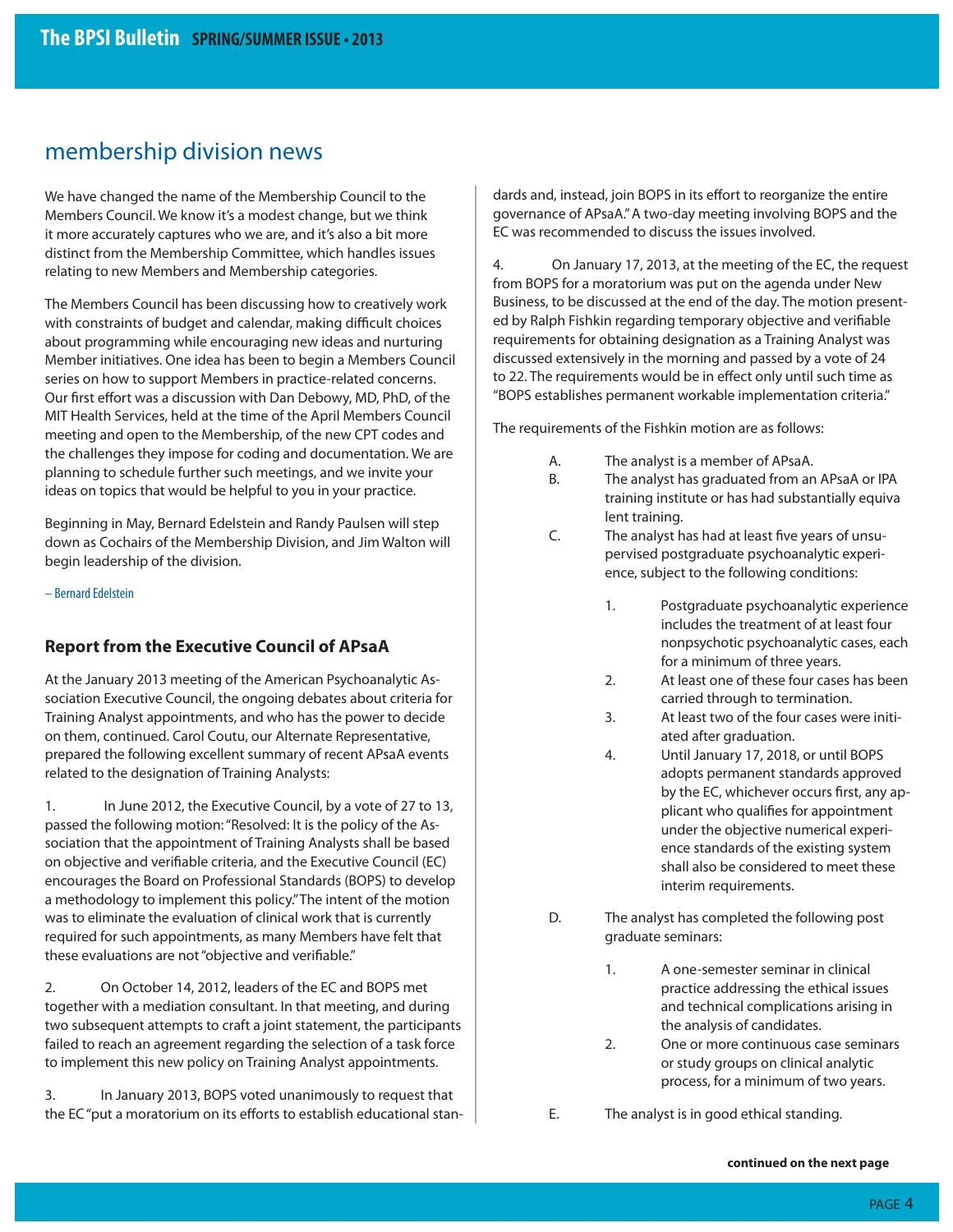### membership division news **continued**

- F. The analyst holds the credential of certification, as required by the APsaA bylaws.
- G. All members who are currently designated as Training Analysts will be automatically included in the national list of Training Analysts.

In addition, the EC approved, with near-unanimous support, a motion that institutes have the option to choose one of their two BOPS Fellows from their Membership, without a requirement that the individual be certified or a Training Analyst. The motion had been approved a day earlier by BOPS. At the conclusion of the day, the EC approved by only one vote a motion to create "a joint meeting of members of the Executive Council and the Board on Professional Standards" at a future time to be determined.

5. At the Friday meeting of the Members in January 2013, a motion was made to disapprove the action of the EC regarding the Fishkin motion. The vote was 50 in favor of the motion to disapprove and 4 against the motion. Subsequent to the meeting of the Members, after consultation from APsaA's attorney, the Executive Director, Dean Stein, was advised that the motion was not valid because it violated procedural rules.

6. Subsequent to the January meetings, a suit was filed in court by a number of APsaA members, including the leadership of BOPS, to block the implementation of the objective and verifiable standards for Training Analyst appointments adopted by the EC in January 2013. The request for an injunction was found by the courts to have "sufficient merit," and a temporary injunction is in place. A hearing was set for March 6, 2013.

7. In the meantime, the President of APsaA, Bob Pyles, has reported that the new Training Analyst Standards Committee has been appointed to review applications under the new Training Analyst system, and will begin accepting applications for Training Analyst appointments after legal matters are settled. Until such time, the traditional track for Training Analyst appointments will continue.

At the January 17 meeting, with Carol's agreement, I voted against the proposal to change the Training Analyst criteria and in favor of holding a meeting between the EC and BOPS. While we were aware that the BPSI Membership has a range of views on these issues, we felt concerned that moving ahead with the Fishkin proposal at this time, in such an angrily contentious and divisive atmosphere, would lead to more harm than good for our profession. I have great respect for the mission process that we underwent at BPSI and feel saddened that a similar process has not been possible thus far in our national organization regarding the Training Analyst issue. I voted in favor of the joint meeting between the EC and BOPS, as I believe that talking is the only hope for workable solutions.

– Cary Friedman Executive Councilor

### education division news **continued**

#### **Fall Writing Workshop continued**

Secrets are revealed—what rituals some of us use to get to and stay at our desks to write, the fears we all share about the critical reader, many of the creative ways we procrastinate beginning this painful process, and, most impressively and universally, the unanticipated pleasure and satisfaction the process affords us in our development as psychoanalysts.

Come see for yourself. If you have been sitting on your own writing project, intimidated by the daunting prospect of condensing those countless notebooks of meticulously scribed process notes into a mere 20 pages of the "story" of your patient's analysis, come prepared to leave the four-hour workshop a bit less scared and a lot more hopeful that you will be able to complete this project, and that by doing so, you will learn something very valuable about yourself, your patient, and the work with which you two have been engaged. We promise a wonderful morning. Mark your calendar—October 19, 8:30 am - 12:30 pm.

—Jan A. Seriff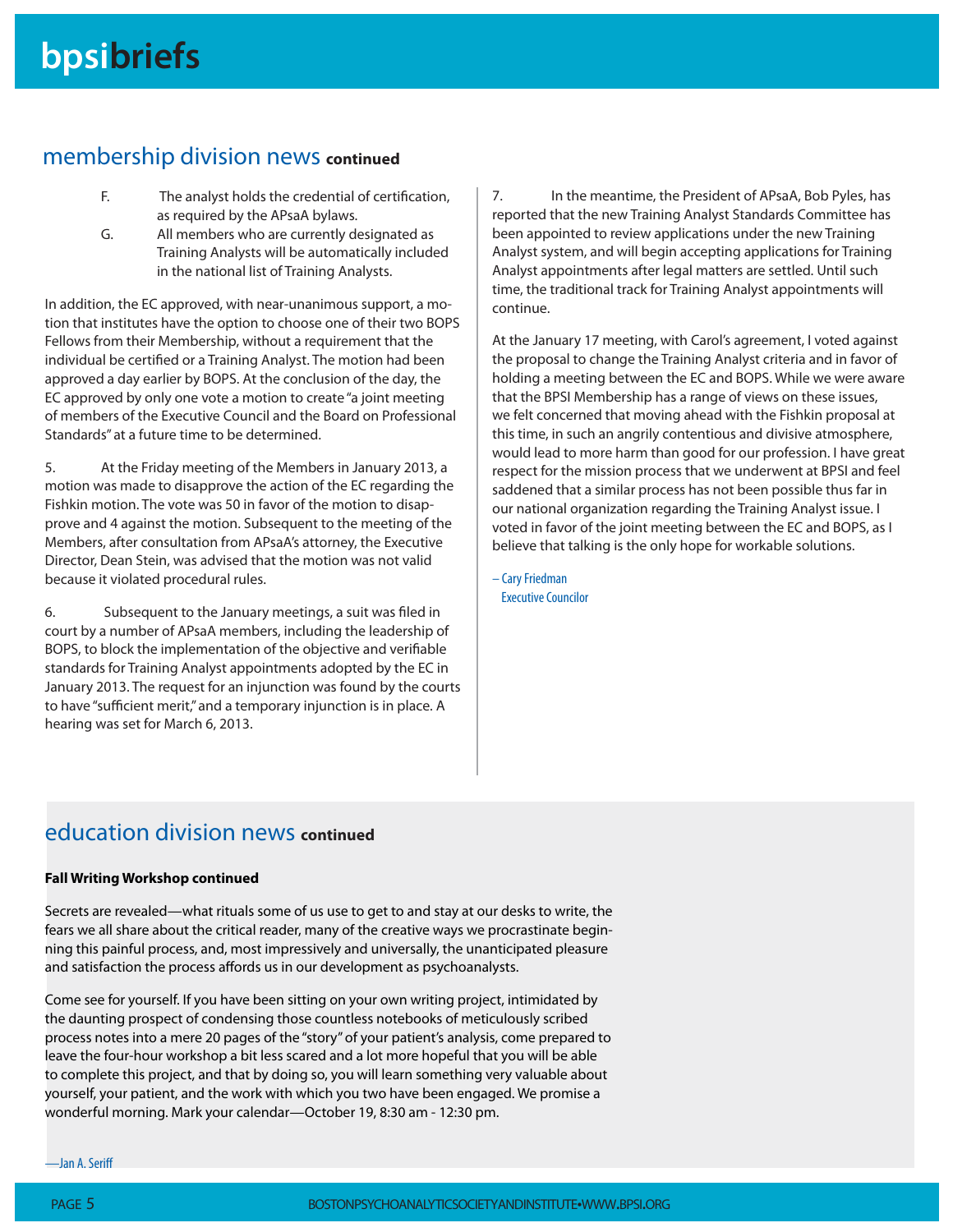### membership briefs

#### BPSI would like to welcome our new Member.s:

**Rachel Kalvert, LICSW,** received her BA from Smith College and her MSW from New York University School of Social Work. She completed her analytic training at Seattle Psychoanalytic Society and Institute in September 2012 and is currently on the faculty there. Rachel's private practice in Seattle focused on working with new mothers and the mother-infant dyad. Currently, Rachel is a Visiting Mom's Program Supervisor at Jewish Family & Child Services and sits on the Families First Board of Directors.

**Teresa (Tessa) Cochran, PhD** received her BA from The University of Rochester and her PhD from Boston College. She completed her analytic training at the Baltimore-Washington Institute for Psychoanalysis where she is now a training analyst and faculty member. She will be moving to Orleans at the end of June and plans to open a practice in 2014 "after settling in and getting a Massachusetts license." She also wrote, "it would be delightful to find a new psychoanalytic 'home' as well, after many years with the Baltimore/Washington Center."

#### Members resigning:

**Elizabeth Wharff, MSW, PhD** 

**Winston Hughes, MD**

#### We mourn the loss of our deceased Member:

**Louis W. Sander, MD**

#### BPSI would like to congratulate the following Members:

Paul Summergrad, MD, a graduate and psychoanalyst Member of The Boston Psychoanalytic Society and Institute and a valued friend and colleague to so many of us, has been elected President of the American Psychiatric Association. As a clinician, teacher and policy maker, Paul integrates the principles and knowledge gained from his training in Internal Medicine, Psychiatry and then Psychoanalysis. We are proud of him as a member of our community and pleased that perspectives and values we share will contribute to his leadership at APA.

**Robert Waldinger, MD,** has been named Clinical Professor of Psychiatry at Massachusetts General Hospital. Bob is a renowned psychodynamic researcher, a beloved teacher, supervisor, and mentor to residents throughout Boston, and one of the founding forces behind the PiP (see more about PiP on page 10).

**Alexandra Harrison, MD,** winner of the Arthur R. Kravitz Award for 2013 for her many contributions, on four continents, to the care of orphans and other distressed children and to the education and inspiration of their caretakers, all made in her unique, creative, deeply psychoanalytic way.



Sanford Gifford, MD, winner of the new award for Lifetime Contributions to the Boston Psychoanalytic Society and

BPSI is pleased to inaugurate an award for Lifetime Contributions to the Boston Psychoanalytic Society & Institute by honoring Dr. Sanford Gifford, a valued Member, a prolific writer, and an internationally recognized historian of psychoanalysis. Dr. Gifford served as Director of the Hanns Sachs Library from 1966 to 2000 and has remained Director of Archives since then. He has been devoted to expanding our archival collection and making it available to scholars around the world. Dr. Gifford will receive his award at the graduation dinner on May 31.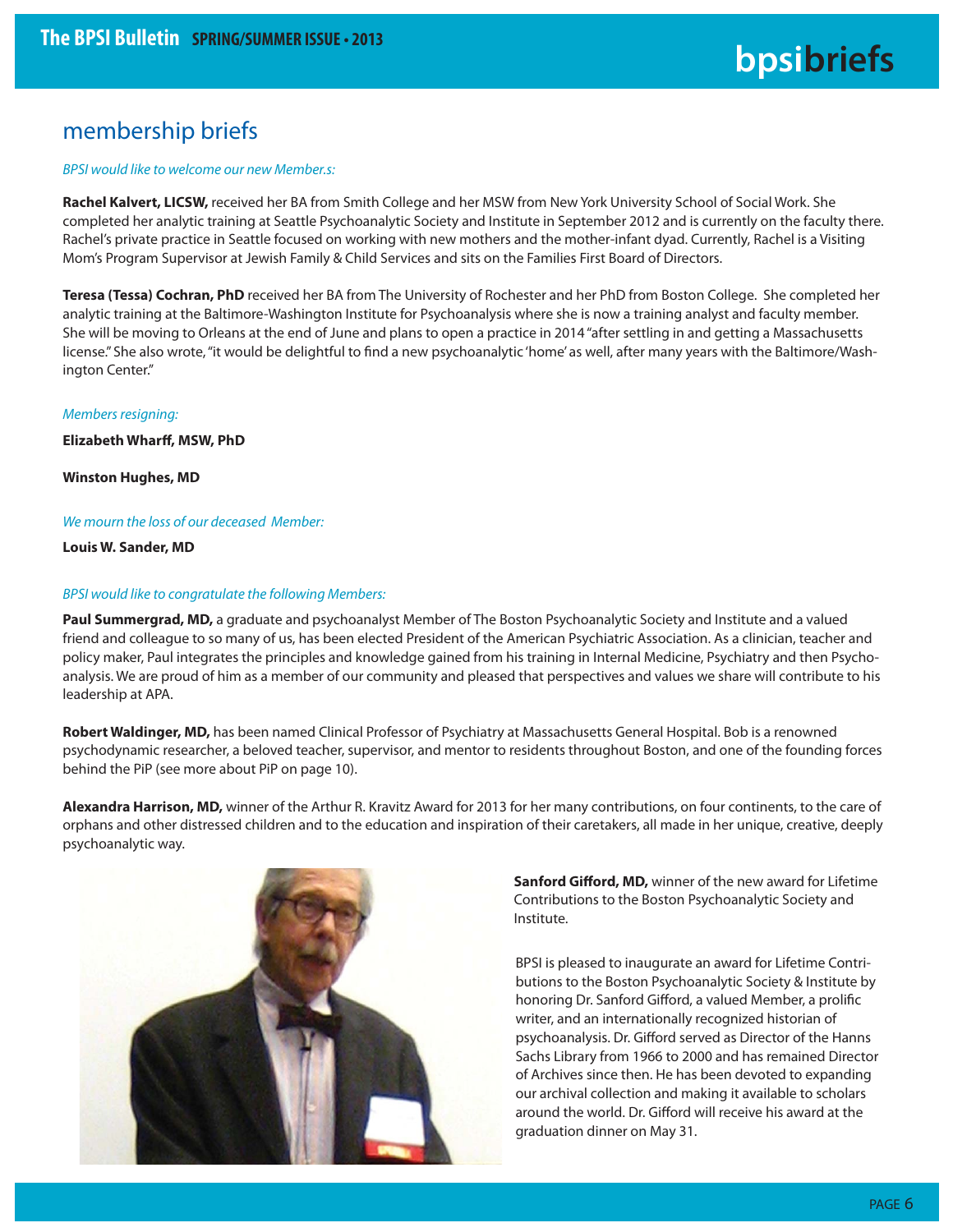## **bpsibriefs divisionnews**

### membership briefs **continued**

With a degree in art history from Harvard University, Dr. Gifford went on to study medicine at Northwestern University in Chicago. He worked at the Colorado Springs Psychopathic Hospital and completed his residency at Mount Sinai Hospital in San Francisco. When World War II broke out and psychiatrists were needed in the army, Dr. Gifford trained at the School of Military Neuropsychiatry at Lawson General Hospital in Atlanta. Deployed to the psychiatric hospital in Manila, he treated soldiers with combat neuroses (what would later be called PTSD) for three years. This experience was formative in Dr. Gifford's lifelong commitment to war veterans and his later social activism. After the war, in the summer of 1946, Dr. Gifford and his wife, Ingrid, also a doctor, traveled to Boston, where they met Edward and Grete Bibring at a friend's party in Cambridge. The Bibrings, Helene Deutsch, and Jock Murray introduced Dr. Gifford to psychoanalytic training at BPSI. At the same time, he started his career at the VA hospital, treating patients and conducting studies in psychosomatic medicine and the psychology of twins with Henry M. Fox and Arthur F. Valenstein. The author of numerous publications and a founder of the BPSI Oral History Project, Dr. Gifford has been recording conversations with noted psychoanalysts and their relatives for over forty years. Even in retirement, he continued teaching at the Harvard Medical School, working at the West Roxbury VA hospital, and chairing the History and Archives Committee of the American Psychoanalytic Association.

— Dan Jacobs and Olga Umansky Photograph by Steve Morandi

### community and public programs news

The Community and Public Programs Division at the Boston Psychoanalytic Society & Institute would like to reach out to the Members of BPSI. We are aware that many BPSI Members are involved, in diverse and meaningful ways, in the wider community outside of BPSI. We would like to invite you to share with us news and information about your community involvement, so that we may begin to find more ways to help nurture, deepen, and celebrate such involvement, as well as to connect BPSI Members with one another to strengthen our own community. If you are involved in public or community programs, volunteer or paid work with community agencies, humanitarian organizations, or educational activities, we would appreciate it if you would send a brief description of your work in an email to BPSI with attention to Community and Public Programs Division.

One significant community program that BPSI has been involved in is the Psychoanalytic Education Forum of Boston (PEFB). The PEFB is a tripartite endeavor jointly sponsored by Boston's three psychoanalytic institutes: BPSI, PINE, and MIP. Representatives from each of the three institutes, along with two long-standing at-large members (our own David Finkelstein and Victor Diaz—both post-seminar ATP students), meet regularly throughout the year to plan lecture and discussion programs that are delivered to the larger mental health community of psychiatry, psychology, and social work trainees and licensed clinicians. Presenters are analysts from each of the three institutes. Our programs focus on presenting psychoanalytic perspectives on a wide range of clinical topics to non–analytically trained colleagues. The common denominators among attendees are a curiosity about psychoanalytic ideas and, for some, an interest in finding out more about the wealth of training programs offered by Boston's psychoanalytic community. Recent PEFB programs, which occur monthly at Cambridge Hospital, have included "The Demanding Patient" (Anna Ornstein), "Complex Trauma and Character" (Jaine Darwin), "Di Masi's Work with Psychotic Patients" (Sharon Roberts), "Working with the Hard-to-Reach Patient" (Jade McGleughlin), "Defining and Deepening Play" (Jane Hanenberg and David Levoy), "Story Telling in Treatment—Interrupted Stories" (Fred Busch), "Working with the OCD Patient" (Alan Pollack), and "Is Change Possible?" (Jane Kite). Jan Seriff and Rita Hurwitz, BPSI's representatives to the PEFB, have been responsible for programming for the last two years. In June 2013, they will turn the reins over to MIP's representatives for the next two years. We welcome any ideas for future programs and any offers from our Members to present their work, and we invite any BPSI Members to join the PEFB Steering Committee. It is a wonderful opportunity to collaborate with our colleagues at the other institutes and to think together about bringing psychoanalytic concepts to the wider mental health community.

– Jonathan Kolb and Jan Seriff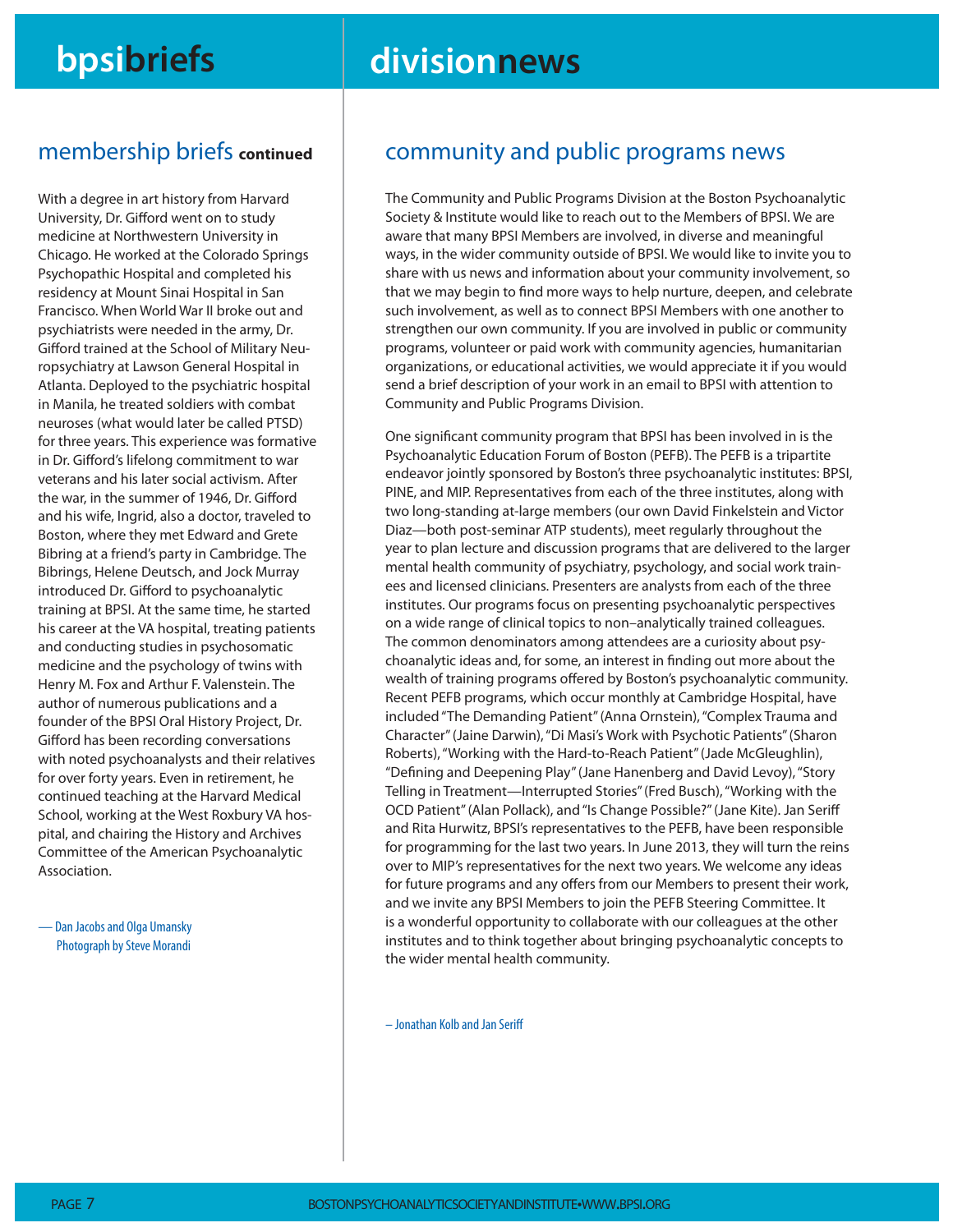### academic affiliation and research news

The Academic Affiliation and Research Division is committed to building bridges to external partners in the academic, medical, and social service communities. In promoting the deepened engagement of BPSI Members with the faculty in local and regional mental health training programs, we are continuing a strong tradition of BPSI members' educating tomorrow's mental health practitioners. What is new is that we are adding institutional support for these efforts and developing more defined affiliations with training programs.

We are in discussions with several programs that seek to enhance their teaching of psychodynamic principles and treatment approaches by establishing or deepening an association with BPSI and our individual members. One such program is the Harvard South Shore Residency Program, based at the Brockton VA hospital. This program has a strong tradition of psychodynamic teaching that it wishes to continue, even as BPSI members currently involved are reducing their participation. We are making an effort to help the program identify its educational needs and the people who can meet them.

Our work with colleagues in the arts and humanities similarly provides and extends institutional support for collaborations that have long existed in the diverse activities of individual members and several of BPSI's committees. We are developing a divisional structure to bring together people who may have worked in relative isolation and to provide a home base for our members and others to explore the rich opportunities for crossdisciplinary communication and inquiry.

Murray Schwartz has generously agreed to serve as Coordinator for Affiliate Scholar Members and to work with the alumni group of Affiliate and Silberger scholars to help facilitate their contributions to the life of BPSI. A BPSI Affiliate Scholar Member himself, Dr. Schwartz is an esteemed Professor of Literature in the Department of Writing, Literature and Publishing at Emerson College, with long and distinguished experience at the interface of the humanities and psychoanalysis. Watch for his blog on our website, which will start with excerpts from his April 24 lecture at BPSI, "A Melancholy Celebration: Psychoanalysis and/in the Academy."

These new institutional structures grew out of our long mission process and many discussions in various groups, which emphasized both our core mission of education at BPSI and our place in a broader community. These discussions not only led to the development of institutional supports for what existed, but also helped deepen our awareness of what might be possible. One example comes from the initiative of Dawn Skorczewski and Bonnie Smolens, Cochairs of the Silberger Scholars Committee, who worked with a group of former Silberger Scholars to create a new seminar series for this year, The Silberger Studies in Interdisciplinary Psychoanalysis. Beginning this spring and carrying into the fall, the series offers a 12-session forum for interdisciplinary study, bringing together our Members and colleagues in the academic community. We are delighted about this first seminar series and look forward to other interdisciplinary initiatives in the future.

– Cathy Mitkus and Howard Katz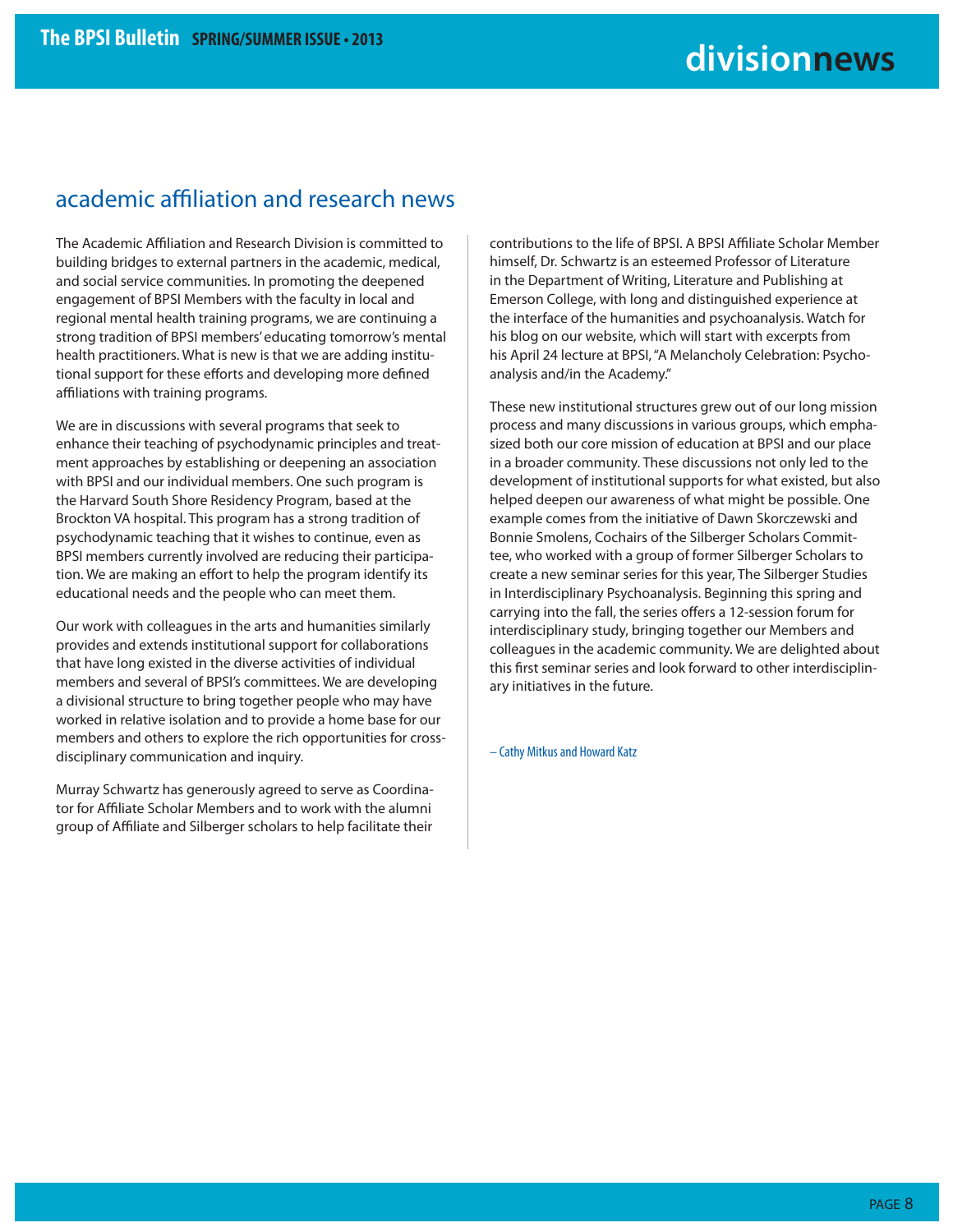### the atp story: a personal take

by Shari Thurer

When I began my psychotherapy training in the Advanced Training Program in Psychoanalytic Psychotherapy in 1985, the student body was almost entirely female. Our teachers were almost entirely male. The ATP Student group was composed mostly of social workers and psychologists, while the psychoanalyst Candidate group was almost entirely physicians. But hierarchies change. Binaries collapse. Today, almost three decades later, the categories have leaked into each other. Gender and professional affiliation no longer dictate manner of psychoanalytic practice. The ATP, once a stepchild of the Boston Psychoanalytic Society & Institute, is now credited by some with reinvigorating its parent institution, with opening it up to the wider mental health community, with rescuing it from some of its archaic habits.

Undoubtedly, the BPSI Members who founded the ATP in 1979—Judy Kantrowitz, Mort Newman, and Jim Dalsimer did not anticipate that BPSI would be changed at its core by adding a psychotherapy training program. The ATP had a modest beginning, housed in the Extension Division rather than the more prestigious Education Committee. Yet, even at that address, it had twice as many suitable applicants for the first class as spaces available. In those years, seasoned psychologists and social workers, to my knowledge, had no access to systematic psychoanalytic training of any kind in Boston, so the ATP tapped into a ready market. Later, the numbers of applicants diminished as the number of venues for training increased.

But while the ATP attracted many applicants, it also stirred the pot—and provoked some in-house ambivalence. Newman hinted at turf wars and status mongering when he wrote in 2002 that some members of BPSI feared that graduates of the ATP would portray themselves as psychoanalysts. The history of the ATP at BPSI must be viewed in the context of the larger story of the complicated relationship between psychoanalysis and psychoanalytic psychotherapy. Most often, the relationship was euphemistically framed in intellectual or clinical terms, but those explanations masked some underlying tensions. (Alan Pollack has written thoughtfully about this subject.) Early on, many psychoanalysts considered psychoanalytic psychotherapy to be a knockoff. It was a treatment for those who could not tolerate psychoanalysis, or could not afford the time or money. These hierarchical dynamics were mirrored by the organizational structures of psychoanalytic institutes, like that of BPSI, wherein psychotherapy programs were embedded as second-class citizens.

Meanwhile, outside of New York, Paris, and Buenos Aires, the prestige of the psychoanalytic couch seemed to be playing out. Undoubtedly, the ascendancy of biological psychiatry and the onset of managed care hastened its decline. But it soured in the popular imagination as well. More recently, however there have been countervailing forces. Tony Soprano's Dr. Melfi and In Treatment's Paul Weston may have provided an

uptick in psychotherapy practice, if not psychoanalysis. Widely publicized results of data-based studies about the efficacy of psychotherapy may have worked in its favor. Concurrently, the theory and practice of psychoanalysis have been evolving, as analysts have begun to favor a two-person, or a more relational, approach to treatment. In effect, psychoanalysis and psychotherapy started to look more and more like each other. The boundary between them became more porous. These shifting theoretical winds swirled in the background of a maturing ATP.

Newman oversaw the ATP in its early years, joined later by Pollack, who took the reins in 1988, functioning as director avant la lettre for 24 years. Pollack, a psychotherapy enthusiast, sought to upgrade its ranking on the BPSI organizational chart. Along with him, Janet Noonan and Jose Saporta have worked to ensure that the stature of the ATP is equal to that of other BPSI programs. Noonan, one of many graduates of the ATP who went on to receive further training as a psychoanalyst, personifies the unity of the practices of psychotherapy and psychoanalysis. Saporta has invited us to consider that therapy, far from being a watered-down application of psychoanalysis, is a separate but equally valid practice with its own set of skills, its own goals, and its own way of applying theory to treatment.

The pioneering ATP paved the way for the development of other programs at BPSI, thereby promoting intellectual cross-pollination, diversity, inclusion, and flexibility in training to meet personal and community needs. The first Fellowship class started in September 1999, inspired by Gerald Adler. Designed as a low-threshold entry portal to a variety of different courses in psychoanalytic education, it has been very successful in attracting qualified students. In the 2012–2013 year, 37 Fellows were admitted. In the same year, two ATP Students were admitted and five Candidates. Many graduates of the Fellowship continue their training in programs such as the ATP.

With the changes in the bylaws in 2011, BPSI was reorganized and Richard Gomberg became Director of Psychotherapy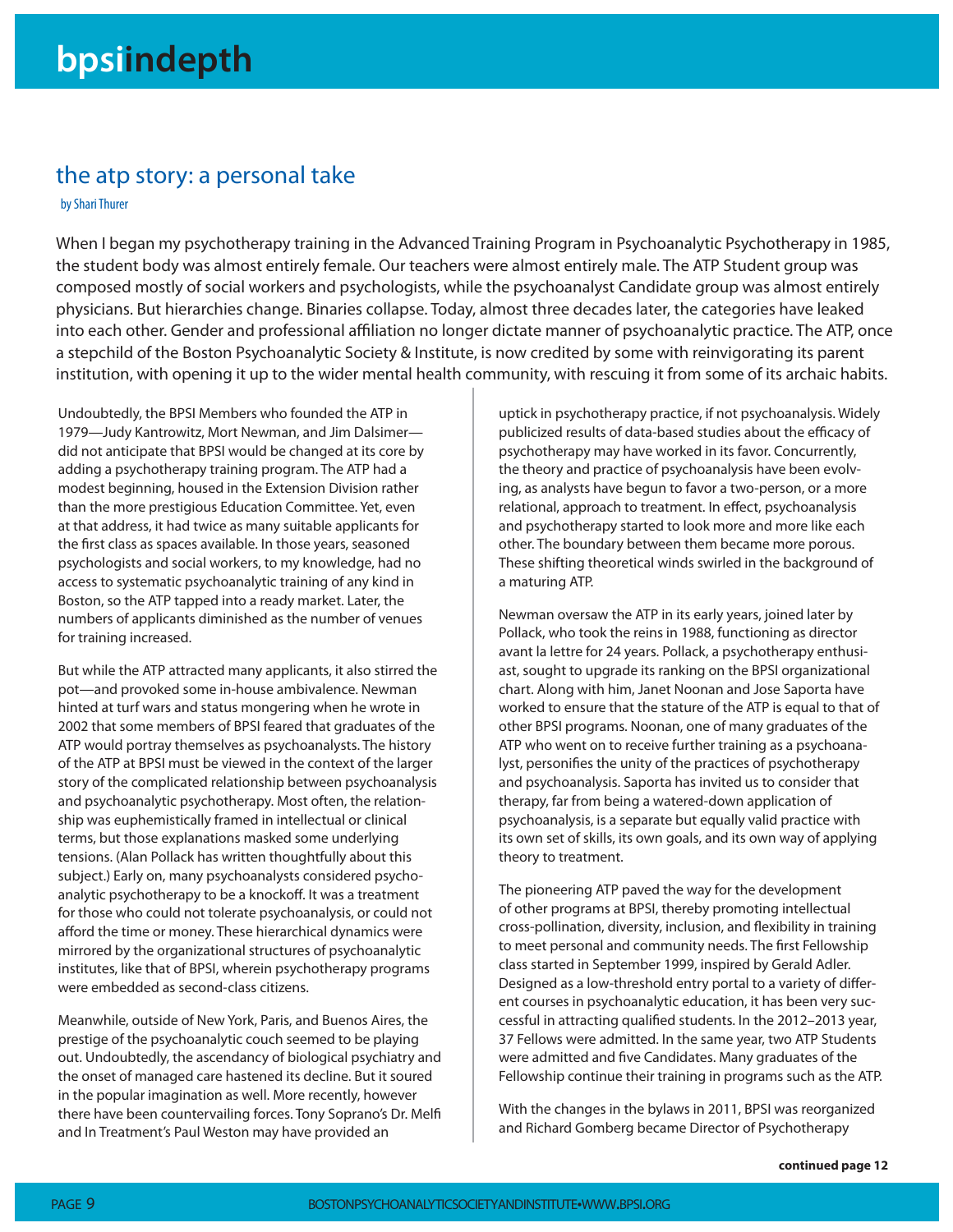### the pip goes to new york

As we have reported in previous editions of the Bulletin, the Program in Psychodynamics is a collaboration between the MGH-McLean Psychiatry Residency Training Program and the Boston Psychoanalytic Society & Institute. In addition to educational and mentoring opportunities for the involved residents, the PiP offers travel grants for two residents to attend the American Psychoanalytic Association's annual January meeting. Here are the reports of this year's attendees. As you will read, both found the meetings exhilarating and inspiring.

#### Insights by Christina Brezing

I am a third year resident in the MGH-McLean Psychiatry Residency Training Program and a member of the Program in Psychodynamics—a joint effort between my training program and BPSI. I was fortunate enough to be one of two residents who received the PiP Travel Grant to attend APsaA's annual meeting in NYC this past January. It was an incredible experience. I have been to many scientific conferences in the past and found the format at this conference to be superior. I was not bombarded with a series of the PowerPoint lectures that are now the status quo at other conferences; rather, I had the opportunity to sample a wealth of engaging and interactive small seminars that fostered participation and that I found more conducive to my learning style.

Attending the APsaA meeting opened my eyes to the vast and rich opportunities within the psychoanalytic community. Being a novice to psychotherapy, I find that the more exposure I have to dynamic and analytic styles of approaching, treating, and understanding patients and I had a great deal of exposure at the meeting—the more I want to emulate master psychoanalysts and develop a psychoanalytic skill set and practice. The presentations and discussions sparked ideas about how to better understand my patients and potential solutions to problems I have encountered during my training. The APsaA meeting provided the perfect forum for me to meet innovators and leaders within the psychoanalytic community and gain a wealth of information that has directed my future pursuits—I am currently applying for the BPSI training fellowship. My experience at the meeting was very influential and fruitful, and I'm looking forward to attending again next year and in the future.

#### Insights by Lázaro Zayas

I feel so fortunate to have been awarded the PiP Travel Grant to attend APsaA's 2013 national meeting at the Waldorf Astoria hotel in New York City. Though I was initially quite amazed upon seeing the lavish art deco design of the Waldorf's lobby, I was even more impressed with the variety of events hosted by APsaA, including a number of case presentations, discussion groups, workshops, and research symposiums. I found myself wanting to attend everything! As someone who is interested in psychoanalysis but relatively unaware of its scope of practice, I was surprised to learn about the infinite ways in which psychoanalysis can inform and guide many intellectual and clinical endeavors, including developing a richer understanding of the arts, shaping policy, working with children and families, and working in remote areas of the developing world. Where is psychoanalysis not found? Slightly disappointed that I would not be able to attend every seminar offered, I started the conference by going to a Senior Analyst case presentation by Dr. Lynne Zeavin. The presentation, which went from 9:00 am to 4:00 pm, with a lunch break, was absolutely fascinating. Dr. Zeavin was able to illustrate how she helped alleviate much of her patient's suffering by enriching, enhancing, and deepening their therapeutic work in order to help her patient co-construct a viable narrative that would add meaning to her life. Though I had sat through the presentation the entire day, I didn't want it to end; I wanted to keep listening. It was shortly after that session, and after carefully reading the meeting program, that I decided to ask one of my mentors, Dr. Catherine Kimble, what to make of my impressions. After meeting with her, it became clear that psychoanalytic training would prove indispensable no matter where my career took me. Feeling inspired, I applied for analytic training soon after getting back to Boston, and I will start at BPSI this fall.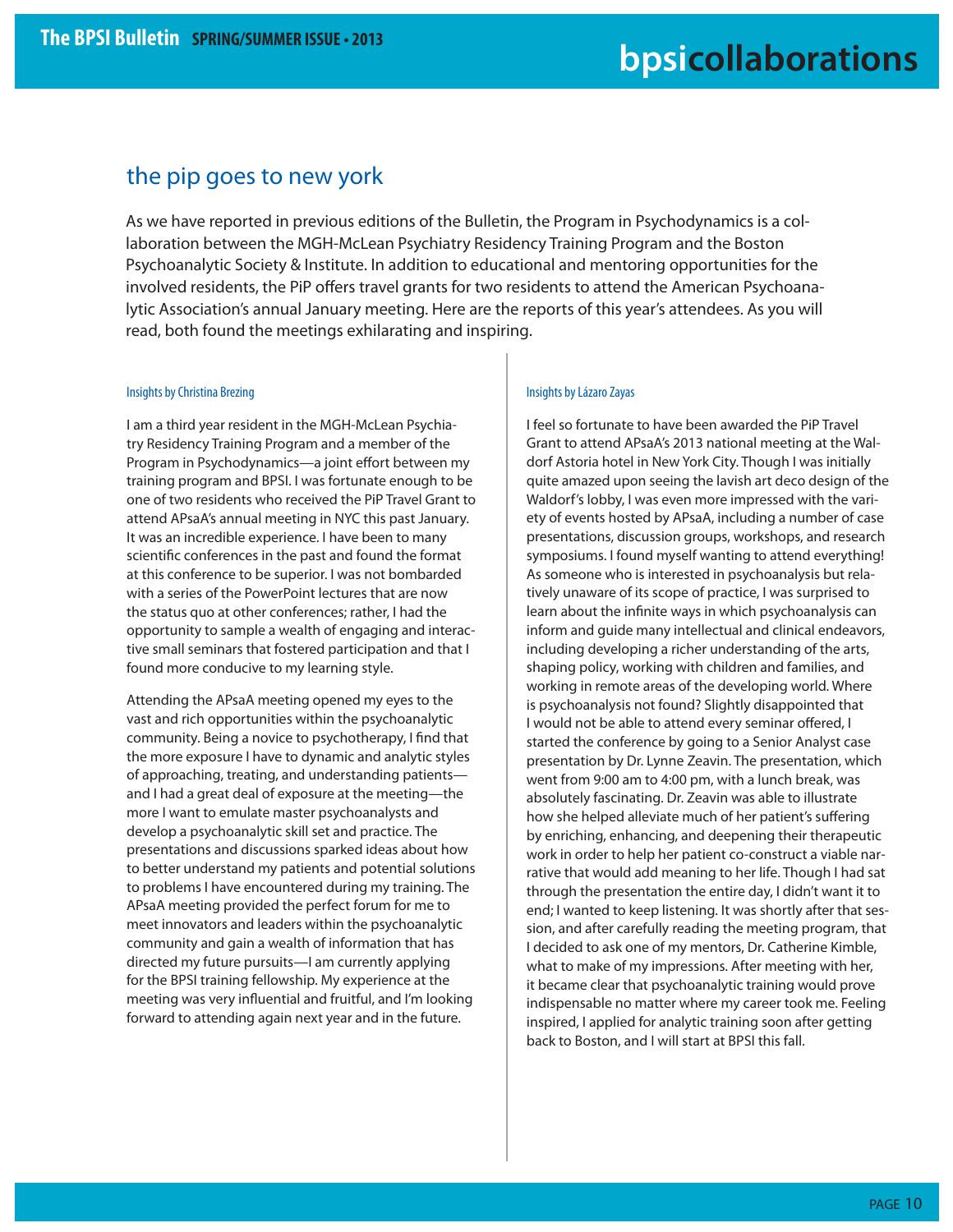**Between Winnicott and Lacan: A Clinical Engagement, Routledge, 2011. By Lewis Kirshner**

D. W. Winnicott (1896–1971) and Jacques Lacan (1901–1981), two of the most innovative and important psychoanalytic theorists since Freud, are also seemingly the most incompatible in terms of their backgrounds and major ideas. Winnicott trained as a pediatrician in London, and his most important contributions arose from his contacts with very young children. Lacan had a traditional French psychiatric background and trained in the rather rigid Paris institute of the 1930s, but was initially attracted to surrealism, classic literature, and philosophy. But the two men shared a clinical and theoretical concern with the process of psychosis and the work of Melanie Klein, from whom they both diverged. They also declared themselves followers of Freud, while moving away from many of his classic concepts. Perhaps most notably, both men emphasized the psychic process of becoming a subject, or developing a separate self, and they believed in the possibility of a creative reworking or new beginning for the person seeking psychoanalytic treatment. The possibility of working between their contrasting perspectives on this central issue for psychoanalysis—the nature of the human subject and how it can be approached in analytic work—is explored in this collection of articles.

Between Winnicott and Lacan: A Clinical Engagement is a collection of essays by authors of Lacanian, Freudian, Winnicottian, and eclectic orientations. The contributions undertake to evaluate the major differences between these two major psychoanalytic thinkers critically, with an eye toward constructing a more effective and conceptually rigorous view of psychoanalytic practice that takes into account both object relational and structural-linguistic aspects of subjectivity. These foundational issues often seem to be neglected in the current state of disarray, not to say disparagement, of analytic theory, in large part because of the rigidities of the classical model and a cultural shift towards a more normative developmental and interpersonal model of treatment. "Working between" is a metaphor for keeping the ambiguities and paradoxes of human existence in play, with the concepts of a private self rooted in the real of the body and the unique formations of early life experience remaining in dialectic with the intersubjective, open systems of language and cultural symbols. It represents both the continuity in psychoanalytic thought since Freud and its gradual modification and transformation over time.

The contributors to this volume address the history of the Winnicott-Lacan relationship itself as well as the evolution of their ideas, providing detailed examples of how they have adapted these ideas in their psychoanalytic practices with patients. In my introduction, I attempt to summarize the important similarities and differences between Winnicott and Lacan, and I arque for the clinical value of working between their contrasting perspectives. A central theme is their shared emphasis on psychoanalysis as a creative process. Deborah Luepnitz provides an overview, explaining the important elements she has drawn from her experiences with analysts of the two orientations, and exploring the implications of the different concepts of "self" and "subject." Much of the intellectual richness of the convergence lies in the tension between these terms, which carry different histories and connotations. André Green underlines the divergences between Winnicott and Lacan and criticizes Lacan's lesser-known and difficult later work, which turned to the omnipresent role of "the real," especially the unsymbolized real of the body, in language and culture. In brief, subjectivity carries embodied traces as part of the uniqueness of each person. Alain Vanier and Jeanne Bernstein explicate the crucial early-developmental notions of the transitional object and the "object a" (which Lacan conflated). The latter authors follow the evolution of Lacan's thinking more closely and appreciatively than Green, especially around the question of subjectivation (Lacan's term for becoming a singular subject). As Green split from Lacan fairly early—while going on to integrate many of his concepts into mainstream psychoanalysis—and as he later enjoyed a close relationship with Winnicott, his views are always pertinent and provocative.

Mardy Ireland and James Gorney present clinical material in their chapters illustrating how they apply Lacan and Winnicott in their practices, with extended case material. In essence, Winnicott's appreciation of the importance of the analyst's actively assuming a symbolic position of holding is a necessary corrective to the more abstinent Lacanian approach (which was along the lines of the psychoanalysis of that time). My own chapter focuses on Winnicottian and Lacanian conceptions of psychosis and applies the two models (plus the Freudian one) to a case of paranoia. Our psychoanalytic understanding of psychotic disorders is still lacking, although we have new tools for working with patients. Finally, François Villa writes on the profound implications of Winnicott's posthumously published book of reflections, Human Nature.

Between Winnicott and Lacan: A Clinical Engagement offers a rich palette of concepts and clinical applications that is intended to be a useful introduction to the two theorists' views for students and practitioners of psychoanalysis. It aims to provide readers with a broad overview of the process of "having a self" or "becoming a subject" and invites them to explore how these abstract but essential notions play an important role in actual clinical practice.

– Lewis Kirshner